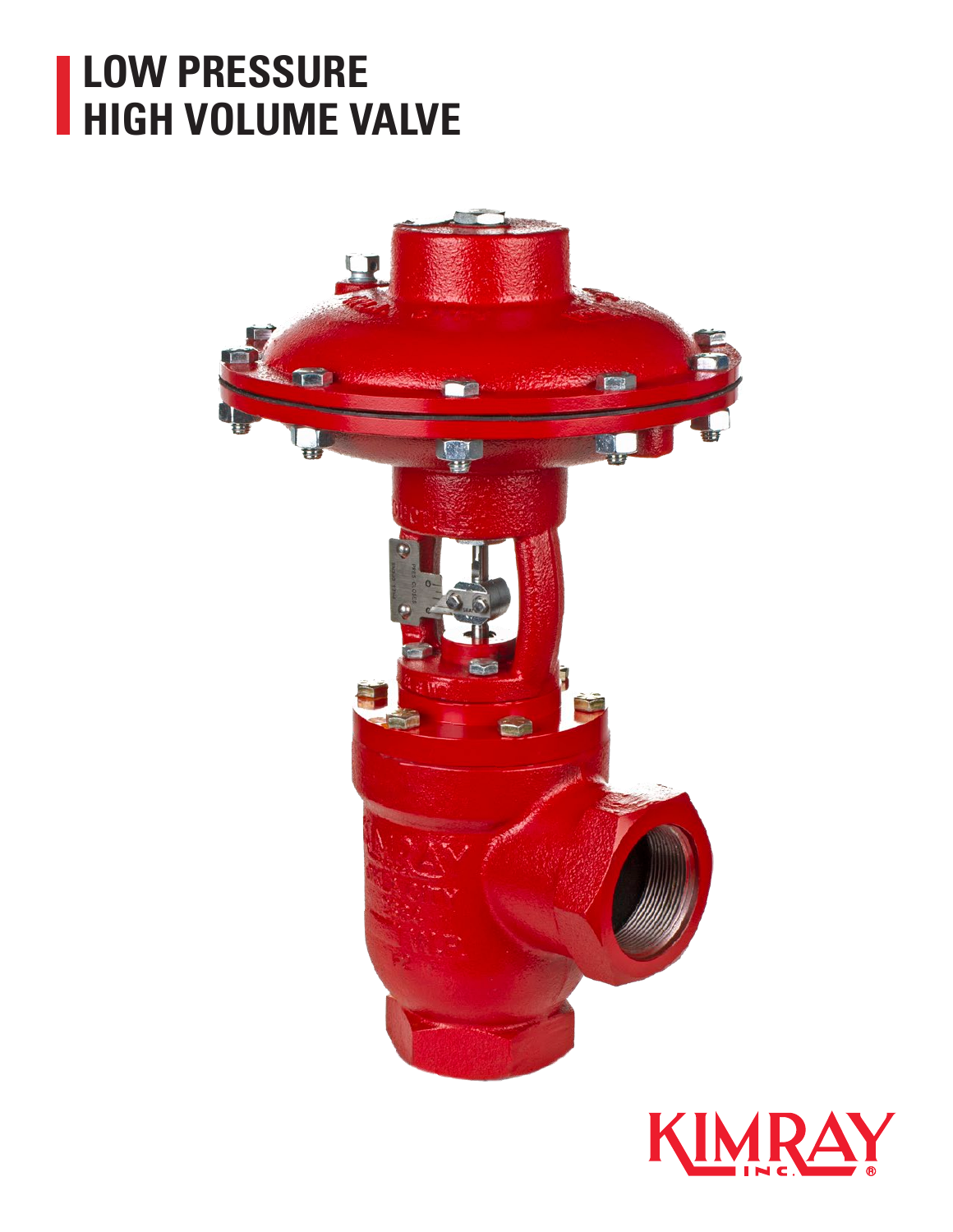# **LPHV VALVE**

The Low Pressure High Volume Valve is for oil and gas producers who want to extend production time through flowback and in erosive applications. It provides long-lasting, robust control of low-pressure applications that allows you to avoid downtime and keep your well running longer.

## **BENEFITS** The angled body design

#### **Angle-Body Design**

The angled body design creates a low-contact flow path for the fluid. When the valve is open, more volume can flow through the valve with less contact on the valve body than in a through-body valve design.

#### **Inverted Valve Trim**

The inverted valve trim design means the trim is lifted out of the flow path when the valve opens. This reduces the amount of contact between the erosive production fluid and the trim, limiting the potential for damage.

#### **Open-Yoke Position Indicator**

The open-yoke position indicator on this valve means you don't have to guess whether the valve is open or closed. Just like on our High Pressure Control Valve, you can clearly see the valve's position with a glance.

#### **Electric or Pneumatic Actuation**

The Low Pressure High Volume Valve can be powered with pneumatic supply, or you can pair it with one of our electric actuators and reap the two key benefits of electric control: zero-emission operation and remote monitoring and control.

#### **Field-Reversible Topworks**

With the pneumatic version, you can convert the topworks in the field from fail-closed or fail-open operation.

### **Applications**

The Low Pressure High Volume valve is ideal for liquid dump applications on your oil and gas separator or free water knockout.

creates a low-contact flow path for the fluid.

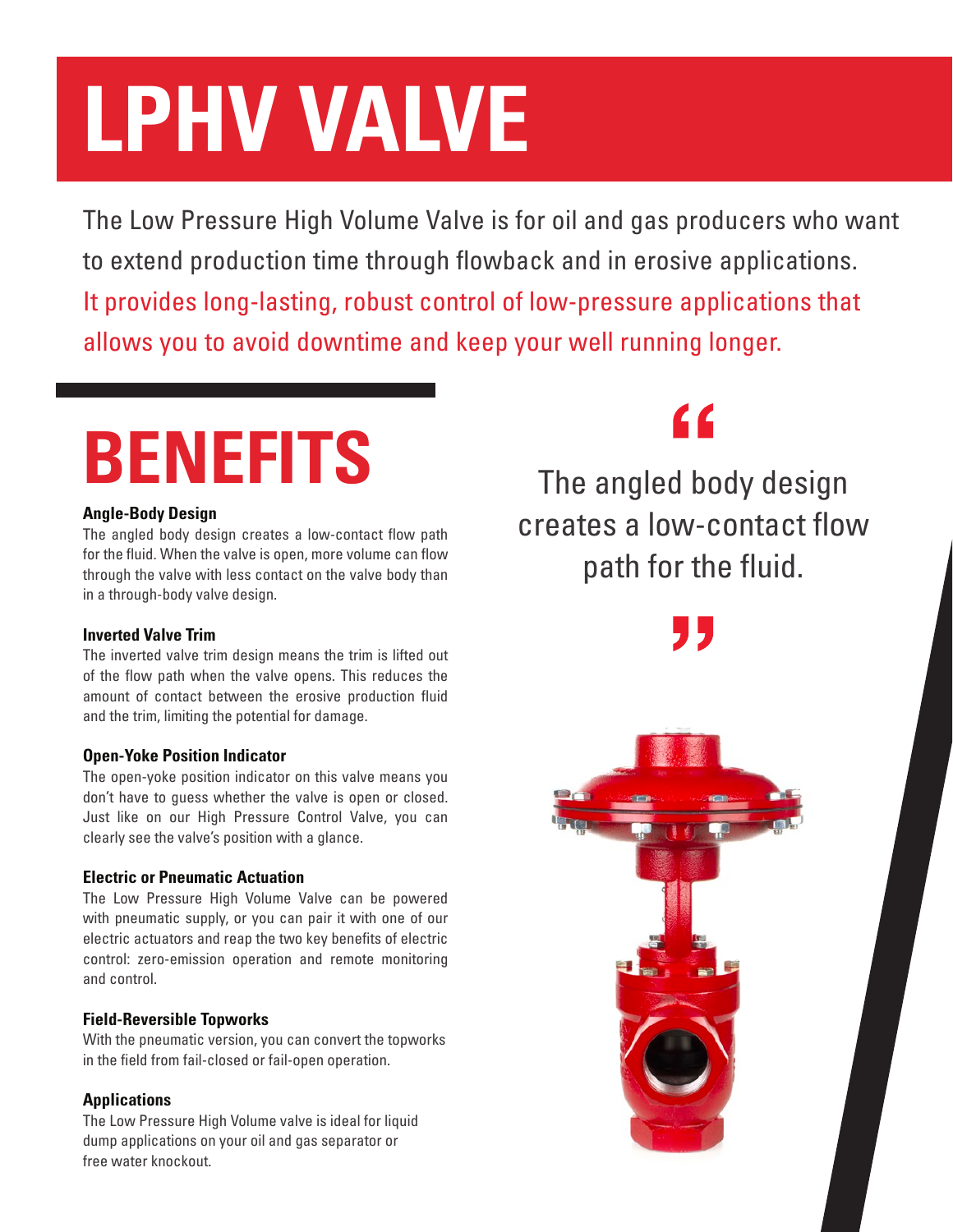## **SPECIFICATIONS**

| Max WP                         | up to 500psi                                                                            |
|--------------------------------|-----------------------------------------------------------------------------------------|
| Max Pressure Differential      | *500psi, (250 psi recommended)                                                          |
| <b>Actuator Pressure Range</b> | Standard 6-30 psi                                                                       |
| <b>Elastomer Options</b>       | HSN, FKM, Aflas                                                                         |
| Min/Max Temp                   | HSN: -20 to +250F, FKM: -15 to +400F,<br>Aflas: $+15F$ to $+450F$                       |
| <b>Trim Options</b>            | <b>Standard, Corrosive, and Erosive</b>                                                 |
| Sizes Available**              | 2" Standard, 2" Reduced, 3" Standard, 3" Reduced                                        |
| Cy Values                      | $2''$ standard = 54<br>$2''$ reduced = 29<br>$3''$ standard = 109<br>$3''$ reduced = 72 |

\* Valve will operate up to 500 psi pressure drop, but could experience some hammering effects if pressure drop is greater than 250psi, which could shorten the life of the trim. We recommend no more than 250 psi pressure drop.

\*\* Available: 2" Reduced Port. Coming Soon: 2" Full Port, 3" full port, 3" reduced port